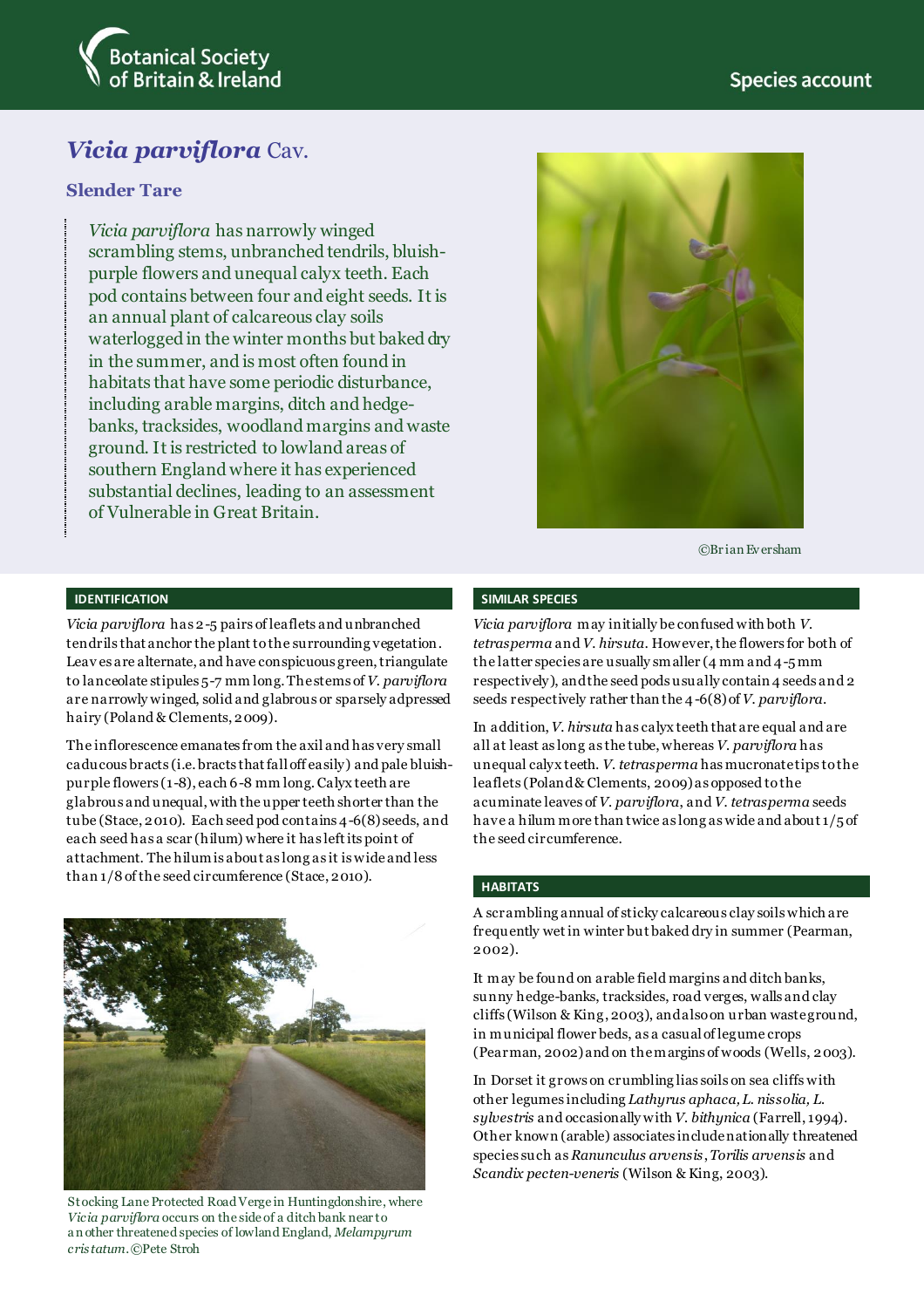## *Vicia parviflora* Cav.

## **BIOGEOGRAPHY**

*Vicia parviflora* has a Submediterranean-Subatlantic element (Pearman, 2002), is native to Europe, northern Africa and western Asia and has become naturalised in the Azores.

In Britain its native range is confined to lowland areas in the south of England, although it was recorded as a casual in north Lincolnshire by John Dony in 1951 .

Core populations with clusters of more than 25 recent tetrad records occur in the Somerset Levels and in the base-rich heavy clay soils of south-east Cambridgeshire, bordering Huntingdonshire and north Bedfordshire.It is absent from Wales, Scotland and Ireland, and is considered naturalised in Cornwall.

## **ECOLOGY**

*Vicia parviflora* is an annual therophyte which reproduces by seed and has little or no v egetative spread (Grime *et al*., 2007). It flowers from June to August, occasionally into September.

There is very little published information concerning the ecology of *V. parviflora*. Germination is thought to mainly occur in the autumn (Wilson & King, 2003), and experimental annual ploughing in early autumn has led to the establishment of the species at a site in Oxfordshire (McDonald, 2010), along with other rare and threatened arable plants.

It is not known if *V. parviflora* has a persistent soil seed bank,



Distribution of *Vicia parviflora* in Great Britain and Ireland.

although it has in the past been recorded in cliff-top set-aside fields (Preston & Pearman, 1992). In addition, a long-lived seed bank has been recorded for other *Vicia* species found in similar habitats e.g. *V. tetrasperma* and *V. hirsuta* (Grime *et al*., 2007).

#### **THREATS**

There is evidence of a widespread and continuing decline of this species in its arable habitats (Pearman, 2002). This is almost certainly linked to changing farm practices, including an increase in the use of nitrogen and the use of broadspectrum herbicides (Wilson & King, 2003). Its distribution in other habitats appears to be relatively stable.

#### **MANAGEMENT**

Where populations are known to occur, alerting relevant landowners and managers to the presence (extant or historical) of this vulnerable species could promote the uptake of specific conservation measures under various agrienv ironment schemes designed to benefit a broad range of annual arable 'weeds'. Such measures could include instating wide field margins and, in areas close to known populations, the strategic planting of hedgerows to provide a physical barrier to herbicide drift.

#### **REFERENCES**

- Farrell, L. 1994. *Vicia parviflora* Cav . In: Stewart, A, Pearman, D.A, & Preston, C.D. *[Scarce plants in Britain](http://www.brc.ac.uk/plantatlas/index.php?q=content/scarce-plants-britain)*, p.435. Joint Nature Conservation Committee (JNCC), Peterborough.
- Grime, J.P., Hodgson, J.G. & Hunt, R. 2007. *Comparative Plant Ecology: A comparative approach to common British Species*. Castlepoint Press,Kirkcudbrightshire.
- Hill, M.O., Preston C.D. & Roy D.B. 2004. *PLANTATT. Attributes of British and Irish Plants: Status, Size, Life history, Geography and Habitats* . NERC Centre for Ecology and Hydrology, Huntingdonshire.
- McDonald, A.W. 2010. *Rare arable flowers in the Triangle, Wytham*. Ashmolean Natural History Society of Oxfordshire Rare Plants Group Newsletter http://anthriscus.co.uk/ofg/rpgnews2010.pdf.
- Poland, J. & Clement, E. 2009. *The Vegetative Key to the British Flora*. Botanical Society of the British Isles (BSBI), London.
- Pearman, D.A. 2002. *Vicia parviflora*. In: Preston, C.D., Pearman, D.A. & Dines, T.D. (eds & comps). *New Atlas of the British and Irish Flora*. pp. 381. Oxford University Press, Oxford.
- Stace, C. A. 2010. *New Flora of the British Isles*, third edition. Cambridge University Press, Cambridge.